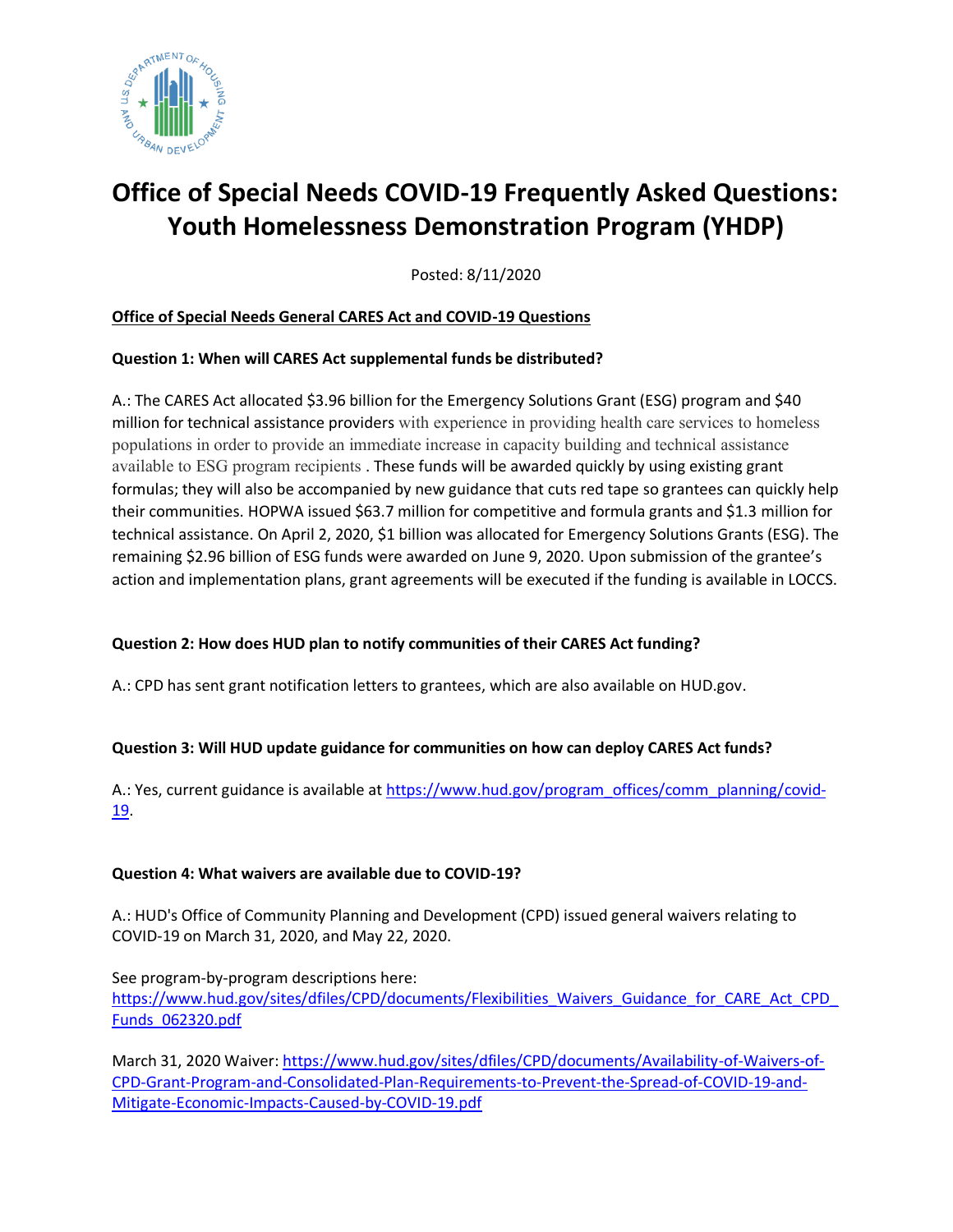May 22, 2020 Waiver:

[https://www.hud.gov/sites/dfiles/CPD/documents/Additional\\_Waivers\\_for\\_CPD\\_Grant\\_Programs\\_to\\_P](https://www.hud.gov/sites/dfiles/CPD/documents/Additional_Waivers_for_CPD_Grant_Programs_to_Prevent_COVID-19_Spread_and_Mitigate_COVID-19_Economic_Impacts.pdf?utm_source=NLIHC+All+Subscribers&utm_campaign=cfb07f4b95-Memo_060120&utm_medium=email&utm_term=0_e090383b5e-cfb07f4b95-293283889&ct=t%28Memo_060120%29) revent COVID-19 Spread and Mitigate COVID-19 Economic Impacts.pdf

#### **Youth Homelessness Demonstration Program (YHDP) CARES Act and COVID-19 Questions**

## **Question 1: I am a round 1 Community and will be unable to expend all of my funds prior to grant expiration because of the impact of COVID-19. Can I extend my grant?**

A.: Yes, round 1 communities (communities selected under the 2016 NOFA) may request to extend your YHDP grant if you are unable to expend all of your funds because of COVID-19. HUD will review your grant performance before making a decision on your request. Upon approval, HUD and the recipient will execute an amendment to the grant agreement extending the term. Please keep in mind that this will impact when the project will be eligible to apply for renewal in the Continuum of Care competition.

#### **Question 2: I am a round 3 YHDP community. Can I request an extension to the due date for the YHDP Coordinated Community Plan (CCP)?**

A.: No, you may not request an extension. A Notice regarding extending 2018 YHDP NOFA deadlines will be forthcoming, and it will be posted at<https://www.hud.gov/coronavirus> when it is available.

## **Question 3: I am a round 3 YHDP community and am concerned with our community's ability to conduct a local competition during the COVID-19 crisis. Can my community receive an extension to the July 1, 2020 due date for project applications?**

A.: The Coronavirus Aid, Relief, and Economic Security Act, signed by the President on March 27, 2020 provides that funds made available under the FY2018 YHDP will remain available until September 30, 2021. As such, SNAPS is extending the deadline for project submission to July 1, 2021.

Recipients should follo[w https://www.hud.gov/coronavirus](https://www.hud.gov/coronavirus) for publication of a pending notice implementing this provision and effectuating revisions to 2018 YHDP NOFA deadlines.

#### **Question 4: I am a Round 3 community and am unable to get the required signatures for the CCP- do I have options?**

A.: SNAPS will accept digital signatures from the required stakeholders.

**Question 5: I have identified supportive services that would be helpful to help my community address the COVID-19 crisis, but I did not list the activities in my YHDP application. Am I able to provide these services?**